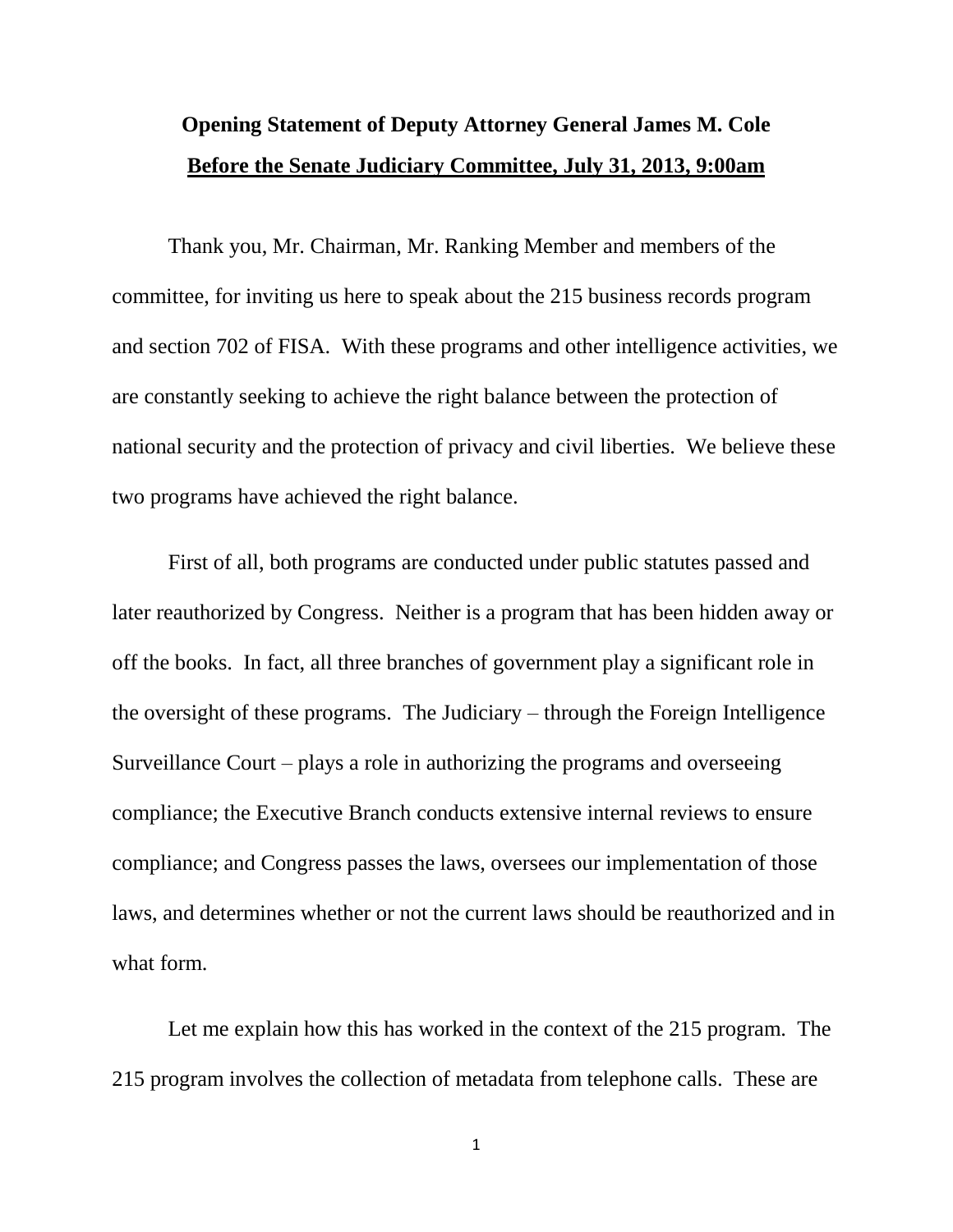telephone records maintained by the phone companies. They include the number a call was dialed from, the number the call was dialed to, the date and time of the call, and the length of the call. The records do not include names or other personal identifying information, they do not include cell site or other location information, and they do not include the content of any phone calls. These are the kinds of records that under longstanding Supreme Court precedent are not protected by the Fourth Amendment.

The short court order you have seen published in the newspapers only allows the government to acquire the phone records; it does not allow the government to access or use them. The terms under which the government may access or use the records is covered by another, more detailed court order. That other court order provides that the government can only search the data if it has a "reasonable, articulable suspicion" that the phone number being searched is associated with certain terrorist organizations. The order also imposes numerous other restrictions on NSA to ensure that only properly trained analysts may access the data, and that they can only access it when the reasonable, articulable suspicion predicate has been met and documented. The documentation of the analyst's justification is important so that it can be reviewed by supervisors before the search and audited afterwards to ensure compliance.

2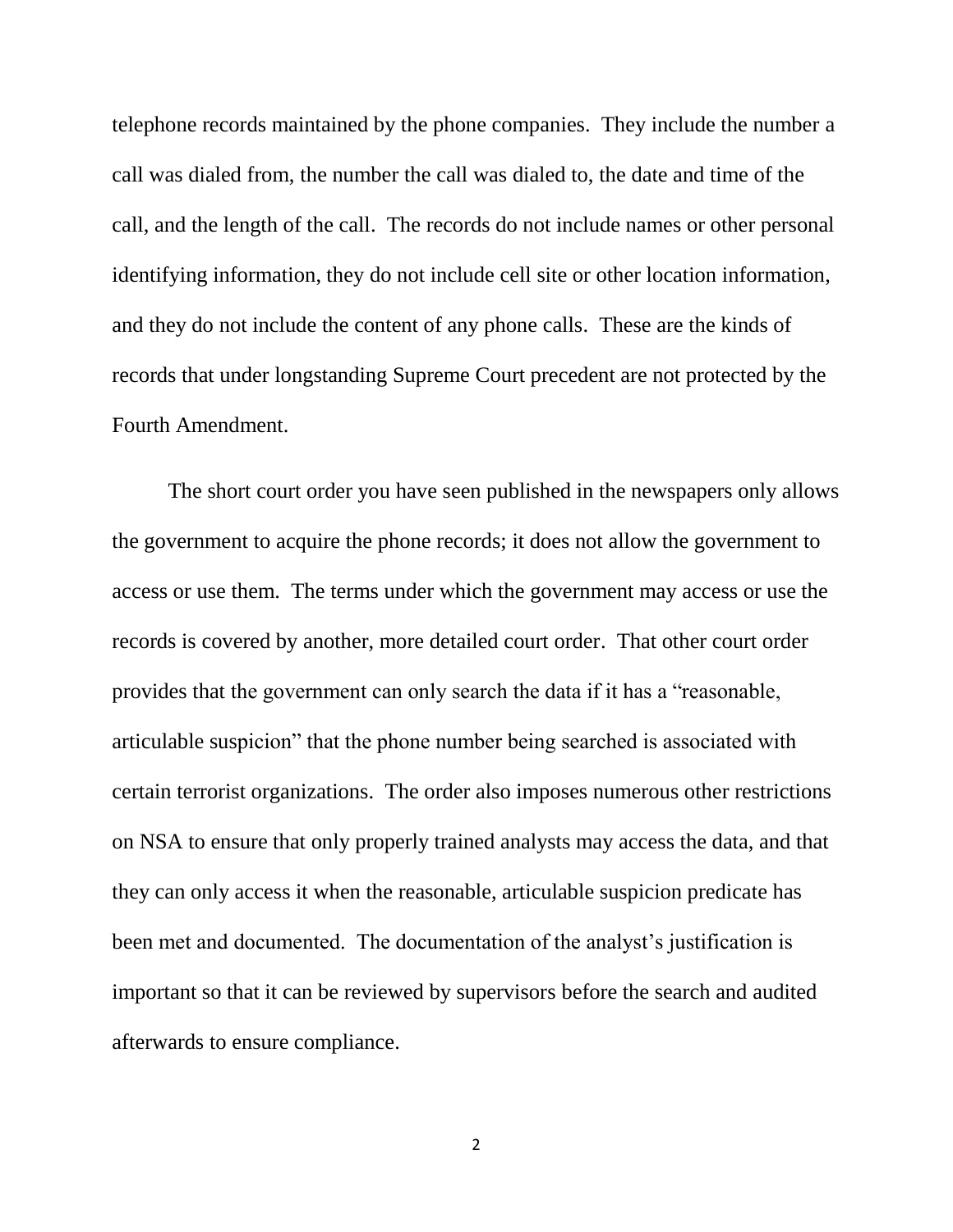In the criminal context, the government could obtain the same types of records with a grand jury subpoena, without going to court. But here, we go to the court approximately every 90 days to seek the court's authorization to collect the records. In fact, since 2006, the court has authorized the program on 34 separate occasions by 14 different judges. As part of that renewal process, we inform the court whether there have been any compliance problems, and if there have been, the court will take a very hard look and make sure we have corrected these problems. As we have explained before, the 11 judges on the FISC are far from a rubber stamp; instead, they review all of our pleadings thoroughly, they question us, and they don't approve the order until they are satisfied that we have met all statutory and constitutional requirements.

In addition to the Judiciary, Congress also plays a significant role in this program. The classified details of this program have been extensively briefed to both the Judiciary and Intelligence Committees and their staffs on numerous occasions. If there are any significant issues that arise with the 215 program, those would be reported to the two committees right away. Any significant interpretations of FISA by the Court would likewise be reported to the committees under our statutory obligation to provide copies of any FISC opinion or order that includes a significant interpretation of FISA, along with the accompanying court

3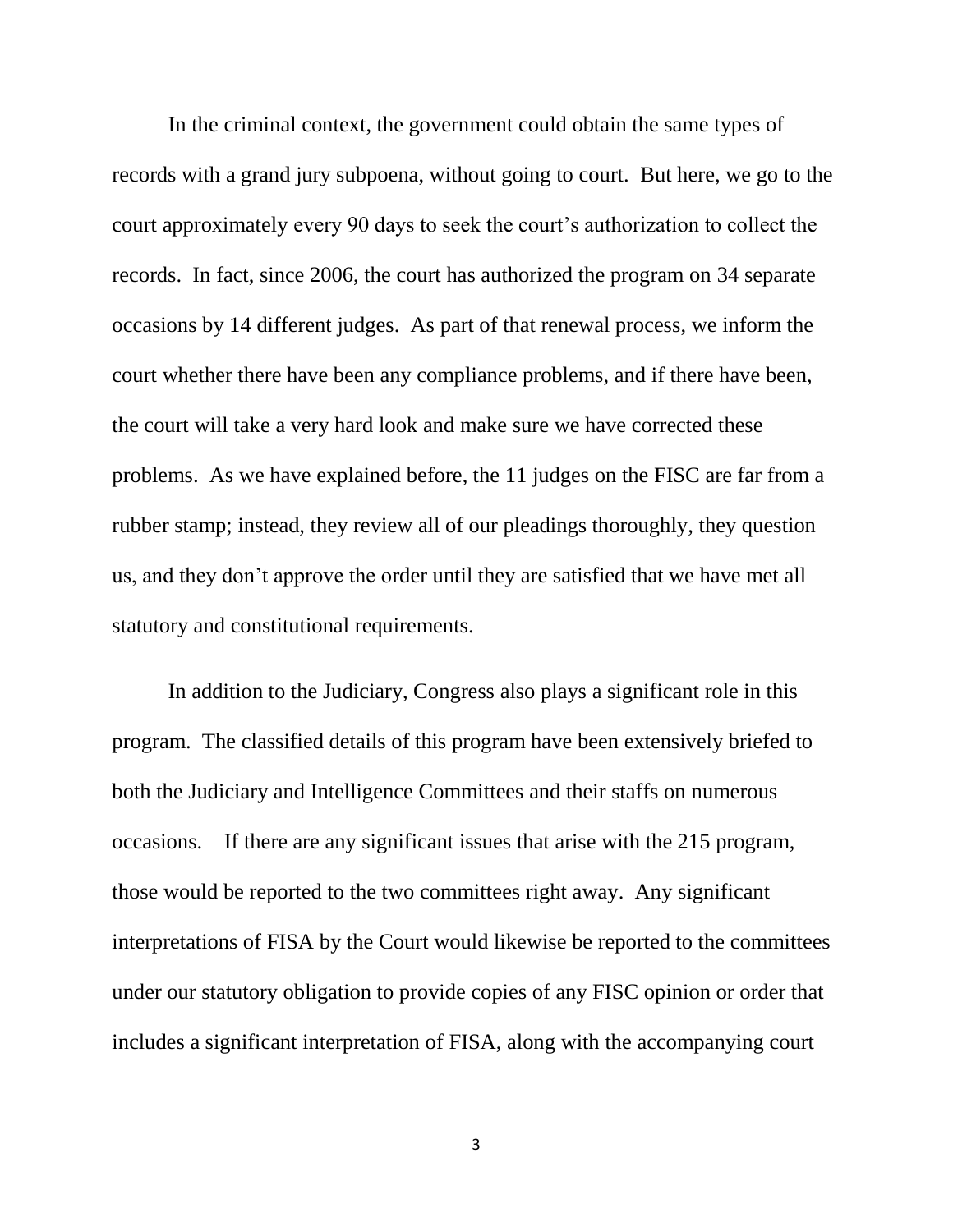documents. All of this reporting is designed to assist the two committees in performing their oversight role with respect to the program.

In addition, Congress plays a role in reauthorizing the provision under which the government has carried out this program since 2006. Section 215 of the PATRIOT Act has been renewed several times since the program was initiated – including most recently for an additional four years in 2011. In connection with the recent renewals of 215 authority, the government provided a classified briefing paper to the House and Senate Intelligence Committees to be made available to all Members of Congress. That briefing paper set out the operation of the program in detail, explained that the government and the FISC had interpreted section 215 to authorize the bulk collection of telephone metadata, and stated that the government was collecting such information. We also made offers to brief any member on the 215 program. The availability of the briefing paper and opportunity of an oral briefing were communicated through letters sent by the Chairs of the Intelligence Committees to all Members of Congress. Thus, although we could not talk publicly about the program at the time – since its existence was properly classified – the Executive Branch took all reasonably available steps to ensure that members of Congress were appropriately informed about the program when they renewed the 215 authority.